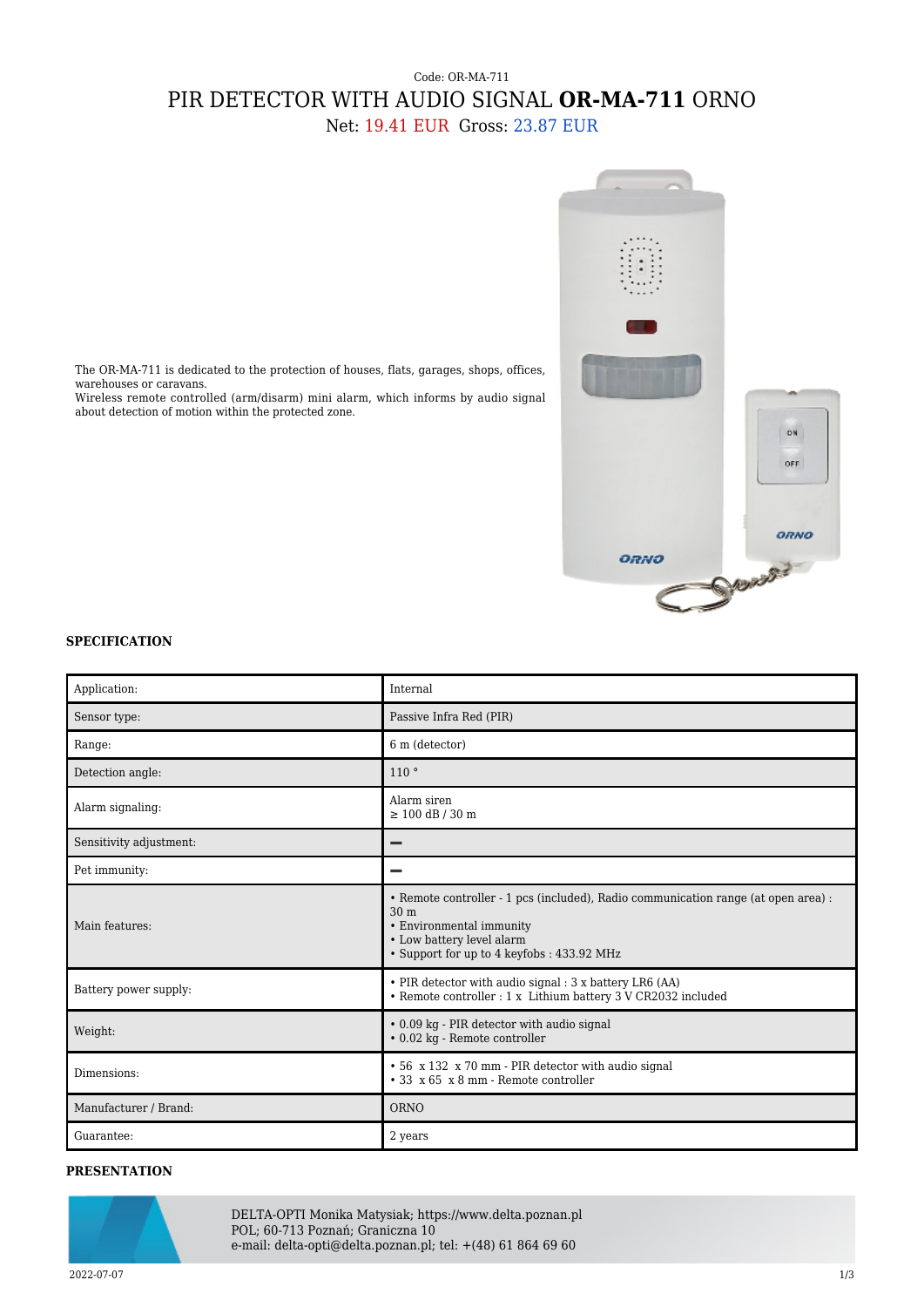Rear view:





In the kit:



DELTA-OPTI Monika Matysiak; https://www.delta.poznan.pl POL; 60-713 Poznań; Graniczna 10 e-mail: delta-opti@delta.poznan.pl; tel: +(48) 61 864 69 60

2022-07-07 2/3